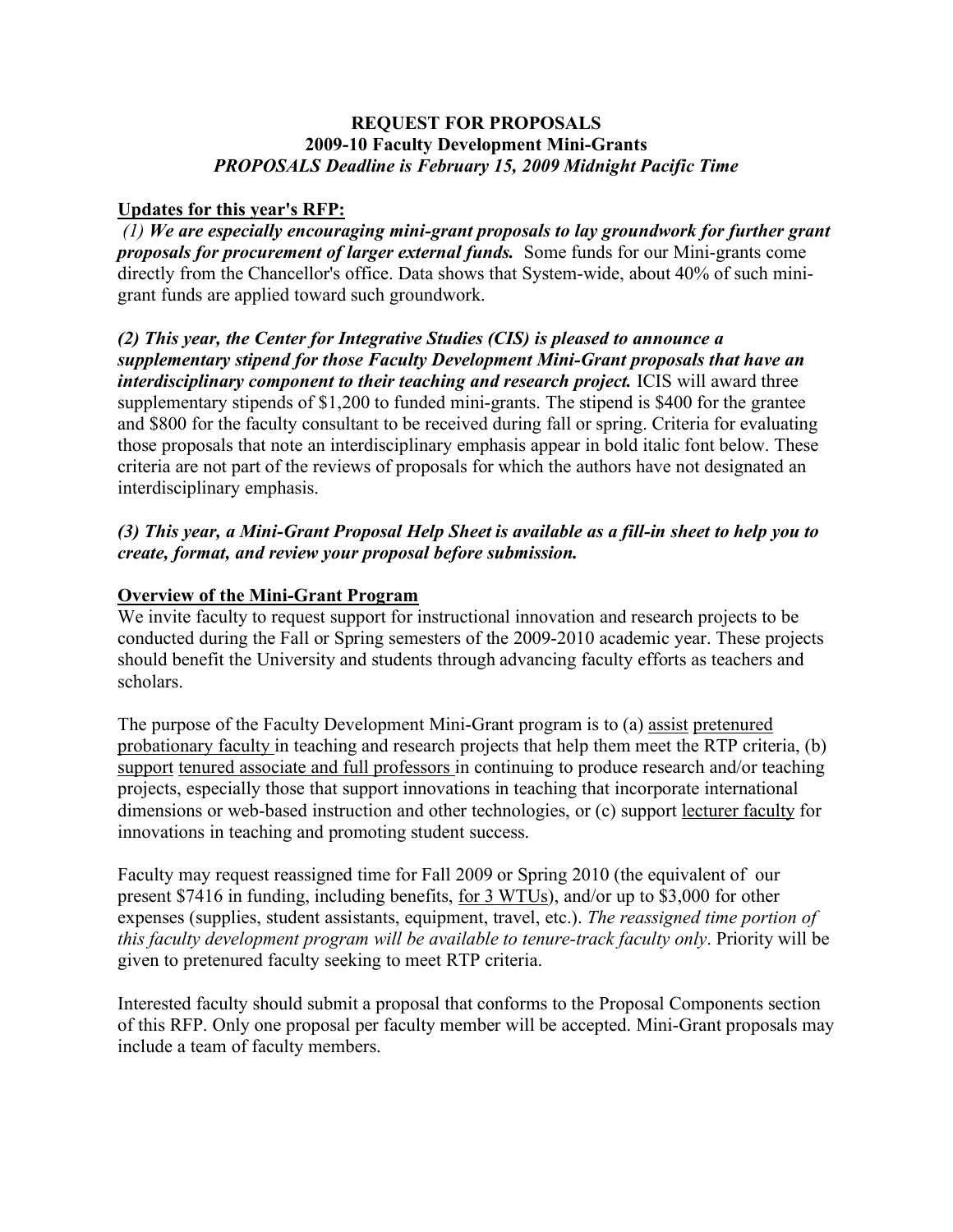*Proposals are due February 15, 2009, submitted as .doc (no .docx formats, please)or PDF files through EasyChair® Conferencing System. Faculty submitting proposals should copy the relevant Program Chairs at the time they submit. Our EasyChair® site is at http://www.easychair.org/conferences/?conf=csucimg09. When you are ready to submit, paste that link into your browser. Set up your account by following "***If you do not have an EasyChair account or have problems to log in then click here.***" Then, follow subsequent links from: "If you do not have an EasyChair account, click here to obtain one." In event of a failed EasyChair server, email your file as a .doc (no .docx files, please) attachment to Director of Faculty Development (ed.nuhfer@csuci.edu).*

Proposal components, budget guidelines, and proposal review criteria follow.

# **Proposal Components**

Proposals are limited in total length to no longer than a cover page with abstract (250 words maximum) and three, single-spaced pages in font no smaller than 12 pt (Times New Roman font suggested). The proposal should contain the following sections compiled in the order below.

## **I) COVER PAGE: Title, author(s) and brief abstract – 250 words maximum**

Designation as a proposal to help support procurement of external funds Yes No Designation as a proposal for additional review for CIS supplementary funds for proposals that emphasize an interdisciplinary component Yes No

# **II) Goals and Anticipated Outcomes**

- **a)** List the goals of the project and the anticipated outcomes during the period of funding of the mini-grant. If you list longer-term goals or anticipated outcomes that will extend beyond the duration of the mini-grant, clearly differentiate these from the goals and outcomes to be achieved during the period of funding of the mini-grant.
- **b)** Indicate how the goals and objectives are related to your assignments and responsibilities at CSUCI, and how they achieve the purposes of the Mini-Grant Program.
- **c)** If you are a probationary faculty member and are seeking support for a project that will help you meet RTP criteria, explain how the project will do that (based on program or University criteria and standards and/or your annual RTP reviews).

### *d) If your proposal is interdisciplinary, clearly explain its components in questions a-c. Identify who the faculty consultant is and their area of expertise as it relates to your project. Describe how their expertise will reasonably extend your project goals and anticipated outcomes.*

**\****Special requirement for on-going projects:* Faculty requesting funding to continue projects begun with prior campus support, such as earlier faculty development grants, should include a paragraph summarizing results from the previous work.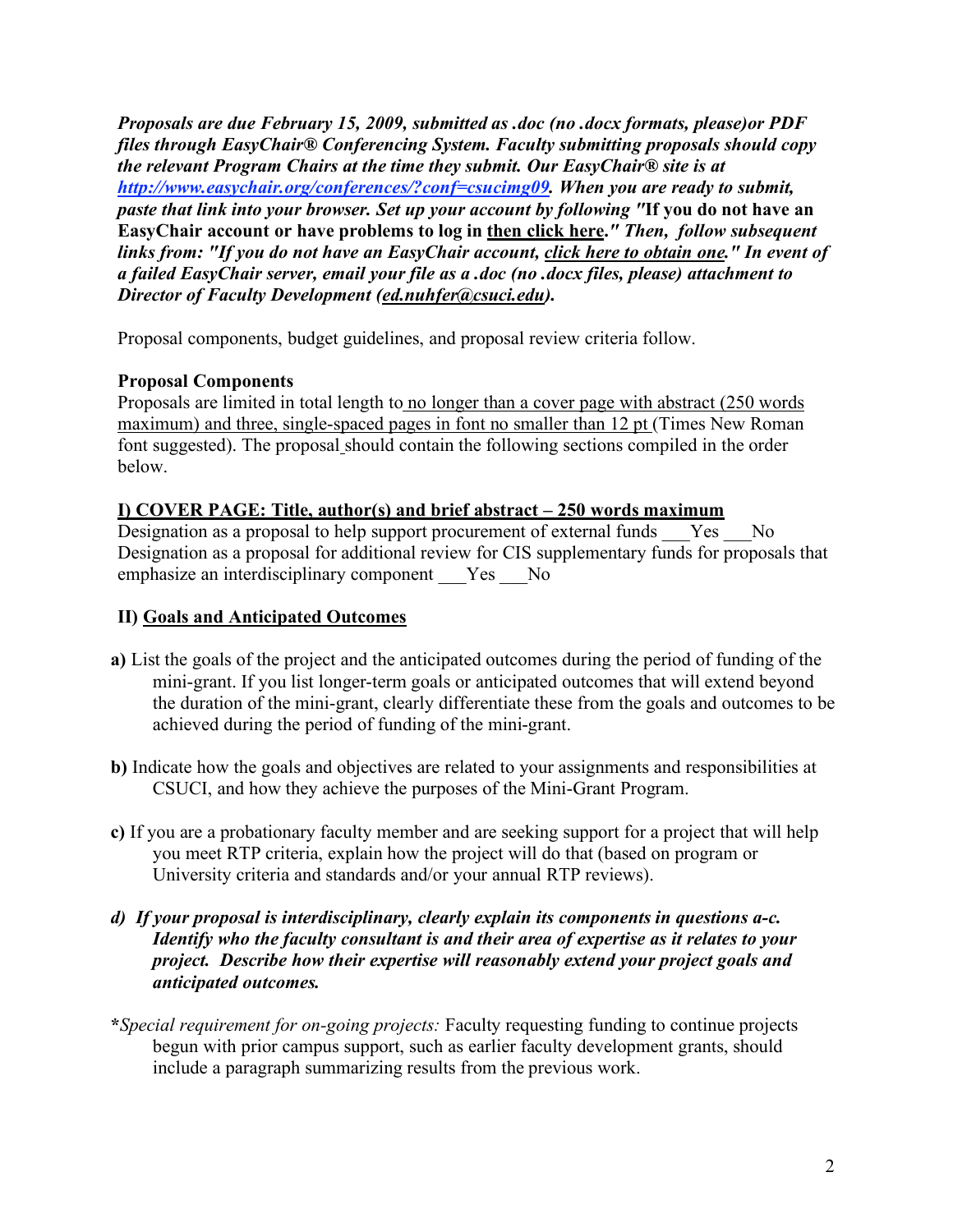## **III) Plans and Procedures**

- **a)** Describe the processes by which you will achieve the goals and anticipated outcomes during the funding period of the mini-grant. Present your plans and procedures in language suited to convey your message to readers who are not in your discipline. Avoid unnecessary jargon as much as possible, and explain how your plan leads to achieving the goals and outcomes of the project.
- **b)** Your role and that of any student assistants must be presented in terms of a workload consistent with the requested funding.
- *c) If your proposal is interdisciplinary explain how you plan to work with your faculty consultant to achieve your goals. Include evidence of your faculty consultant's willing to collaborate.*

# **IV) Professional Development Benefits of the Project**

- **a1)** If you are tenure track faculty, explain how your project addresses aspects of your Professional Development Plan **or**
- **a2)** If you are lecturer faculty, explain how the proposal contributes to your growth and success as a teacher/scholar.

For example, the project may help you

- to examine, develop, and test a new approach to teaching
- to present work to disciplinary peers and receive constructive feedback
- to enhance your writing skills and publish reports of your work
- to secure research results that will lead to research funding
- to examine, develop, and test new creative techniques
- to investigate the impact of a course or of your instruction
- to research an area related to your scholarship
- **b)** Explain also the impact of your proposed project on others, showing how the campus, regional, national, and/or international community may benefit.

# *c) If your proposal is interdisciplinary clearly indicate how it adds to the above sections.*

# **V) Plans for Dissemination of the Project Results**

- **a)** All projects must have some form of dissemination appropriate to the proposal. Explain *how* your outcomes of the proposed project will be disseminated and t*o whom*.
- **b)** In some cases, dissemination may involve a written report to the Dean, Program Chair, and Director of Faculty Development while for other projects, a presentation at a conference, publication of an article, submission of a proposal for extramural funding, or exhibit of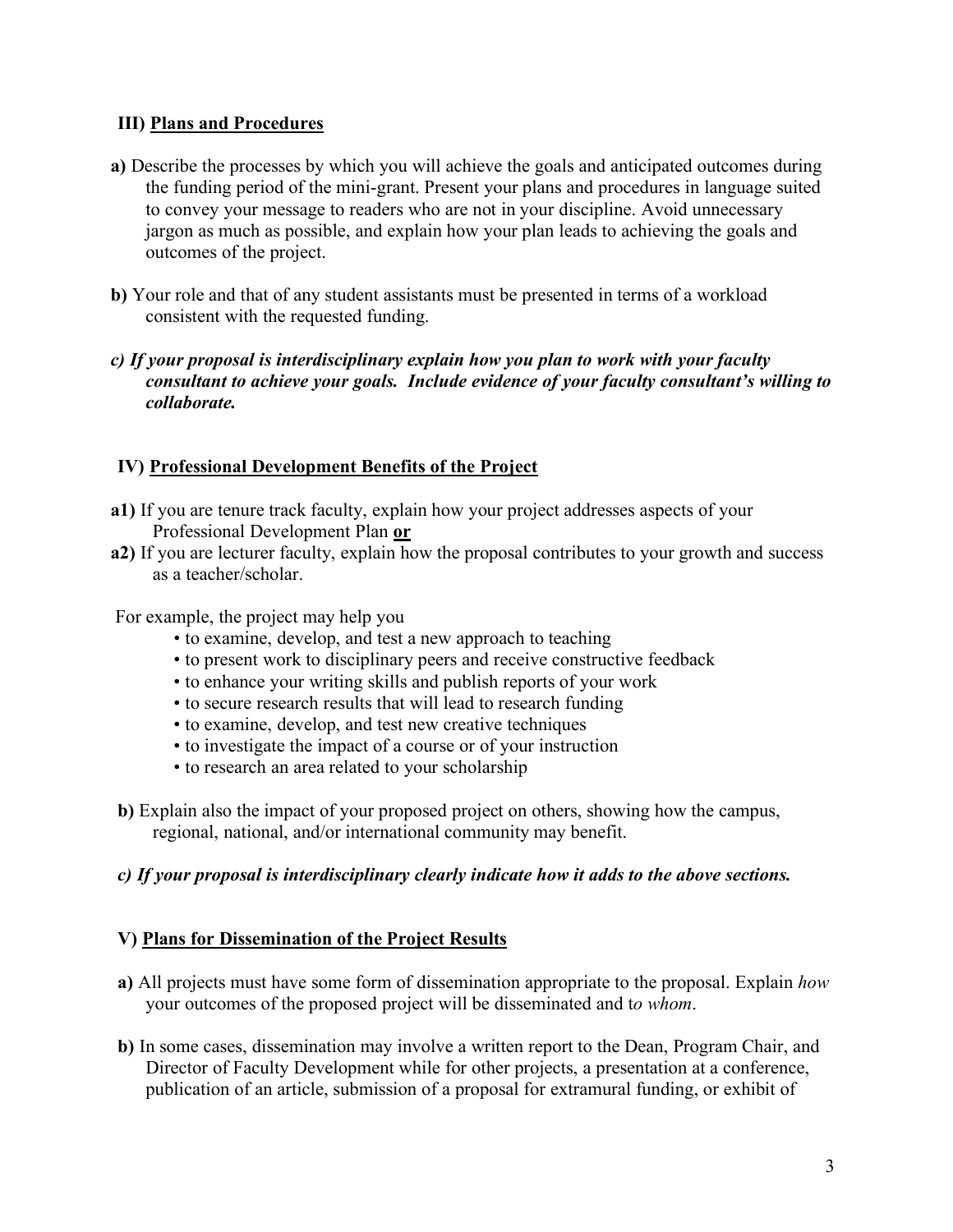creative work may be appropriate. Explain why the level of dissemination you chose is appropriate to your proposal.

## *c) If your proposal is interdisciplinary, indicate how it will be beneficial and/or add to the above dissemination options.*

## **VI) Timeline for the Project**

- **a)** Present your proposed project in the form of a timeline, outlining your plan of what work will be conducted, by whom, and at what stage during the funding period of the mini-grant. If your project will extend beyond the funding period of the mini-grant, clearly indicate what portion of the work will be accomplished during the funding period.
- **b)** The amount of work proposed to be performed during the mini-grant funding period should be clearly presented as realistic, considering other responsibilities of the individual(s) who will be working on the project.
- *c) If your proposal is interdisciplinary clearly indicate in your timeline when you will have contact with the faculty consultant.*

### **VII) Budget Narrative and Justification**

- **a)** Prepare an itemized budget that lists as precisely expenses for all resources required. If you have more than one source of funding (other campus funds or extramural funds, for example), indicate what those funds cover(ed) and what expenses you are requesting be supported by this mini-grant.
- **b)** Include a budget narrative that shows how the requested funds will allow the project to be achieved during the period of support and how the requested funding is appropriate for the nature of the proposed work.

Consider the following topics when preparing a mini-grant budget.

*Reassigned Time* Indicate how many units of reassigned time you are requesting (up to 3 units). Reassigned time can be requested for **either** the Fall 2009 or Spring 2010 semester. Reassigned time for lecturers is not supported by the mini-grant program and must, instead, be negotiated with the lecturer's Chair as part the annual or semester contract. Faculty may not apply for more than one mini-grant per academic year.

*Equipment* (including computer hardware) that is essential to the project can be purchased *via requisition*. The total should include 8% state sales tax, shipping and handling, and costs for maintenance agreements, if required. Equipment purchased with these funds is *the property of CSU Channel Islands and must be made available for others to use*. Faculty should review the listing of campus equipment available for individuals to use before requesting equipment. When requested equipment is already available on campus, this portion of a mini-grant will be cut from the budget. In some cases, the equipment may be available but has limitations for its use that should be clearly indicated in the proposal.

*Supplies and services* Supplies and services include requisitioned items such as software and publications,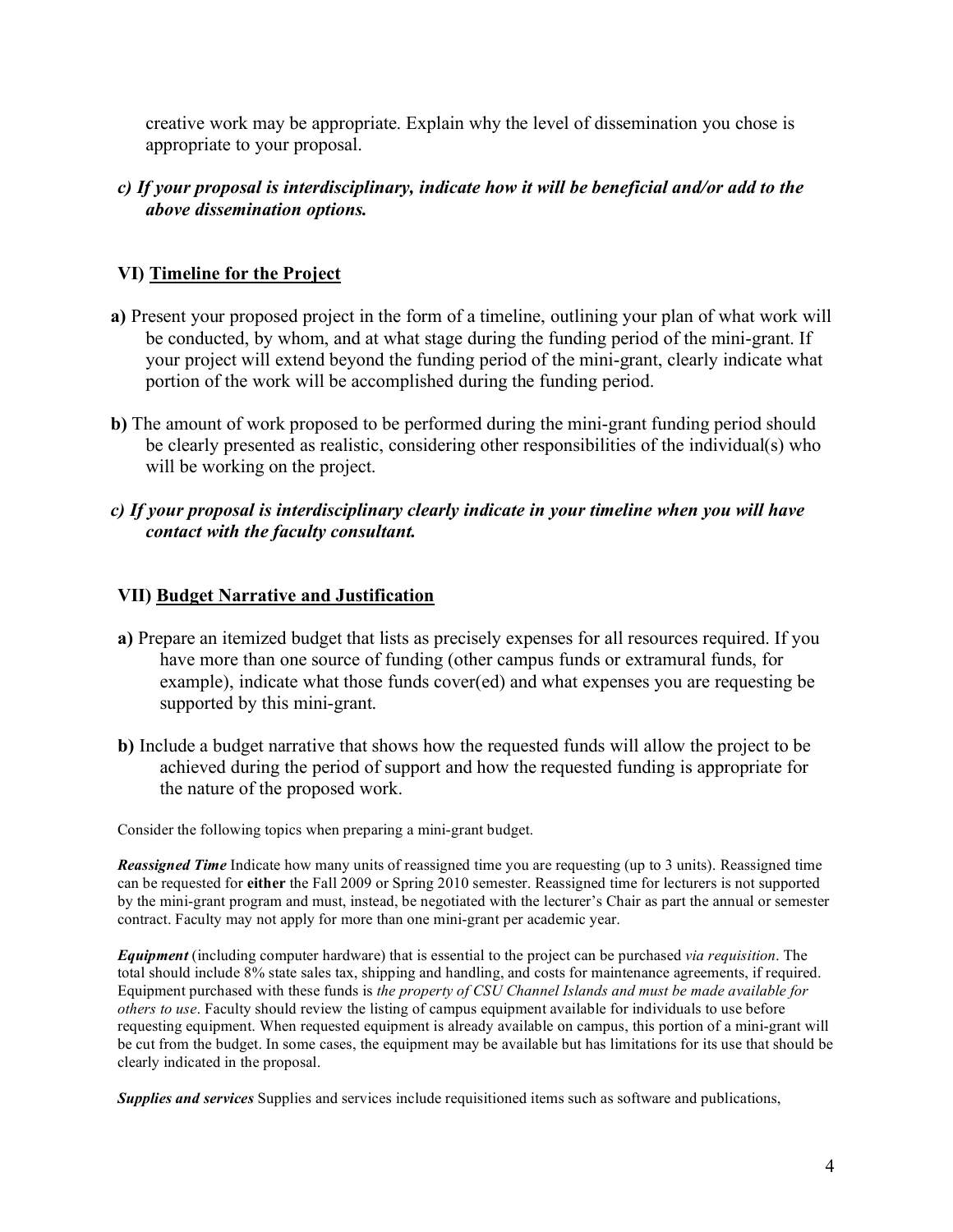cartridges and chemicals, film and batteries, paints and page charges. Budgets must include funds for sales tax and for shipping and handling charges. Faculty are requested to use Interlibrary Loan whenever possible for books and other materials; Books that are funded by a Mini-Grant become the property of the CSU Channel Islands Library. Typically costs for photocopying are not funded.

*Travel expenses for faculty* Travel expenses (transportation, lodging, and meals) must be shown to be integral to the success of the project. Mini-Grant funding is not intended merely to extend or supplement travel funds provided for tenure-track faculty, and tenure-track faculty must provide a statement in the proposal that indicates how the already-allocated program travel funds will be expended. The amount of reimbursement is limited to the *per diem* rates established by the state. Travel must be completed by June 30, 2009 and can be accrued for reimbursement in July. (Travel claim must be submitted no later than July 31, or travel will be charged to academic program account in the new fiscal year.)

*Student assistants* Students can be paid an hourly wage for their assistance with the project, but they must be hired as regular student assistants, following campus procedures. Students can work no more than 20 hours per week when classes are in session. In planning a project, faculty should recognize that having student assistants involves a significant supervisory and bookkeeping responsibility for the project director. Faculty Affairs can provide additional information on wages, classifications, and other matters related to planning a project that will involve student assistant employees. The student assistant classification and rate of pay should be clearly indicated in the budget for a mini-grant proposal. If you are funded for a student assistant, please make sure that students submit timesheets in timely manner so that wages are posted by June 30. *If not posted by June 30, wages will be charged to your academic program's account in the new fiscal year*.

### **Institutional Review Board (IRB) Approval**

If your project involves research on human subjects (including students in classes you teach), your proposal should be submitted to the Institutional Review Board (IRB) on or before **February 15, 2009**. Information about the IRB approval process can be obtained from the Office of Research and Sponsored Projects; contact Amanda Quintero (Amanda.Quintero@csuci.edu) for more information about the IRB process.

#### **Reporting requirements for prior funded projects**

Brief reports summarizing accomplishments and itemizing project expenditures are due to the Director of Faculty Development, with copies sent to the relevant Program Chair(s) and Dean, no later than **June 30, 2009.** Faculty who do not submit reports may not be eligible for subsequent mini-grants.

#### **Proposal Review Process**

The proposals will be evaluated anonymously by at least three faculty members. Reviewers come from a pool of past Mini-grant recipients. Reviewers will use the Mini-Grant Proposal Evaluation Form (provided at the end of this RFP) to rate proposals independently and as a basis for reaching consensus among the three evaluators.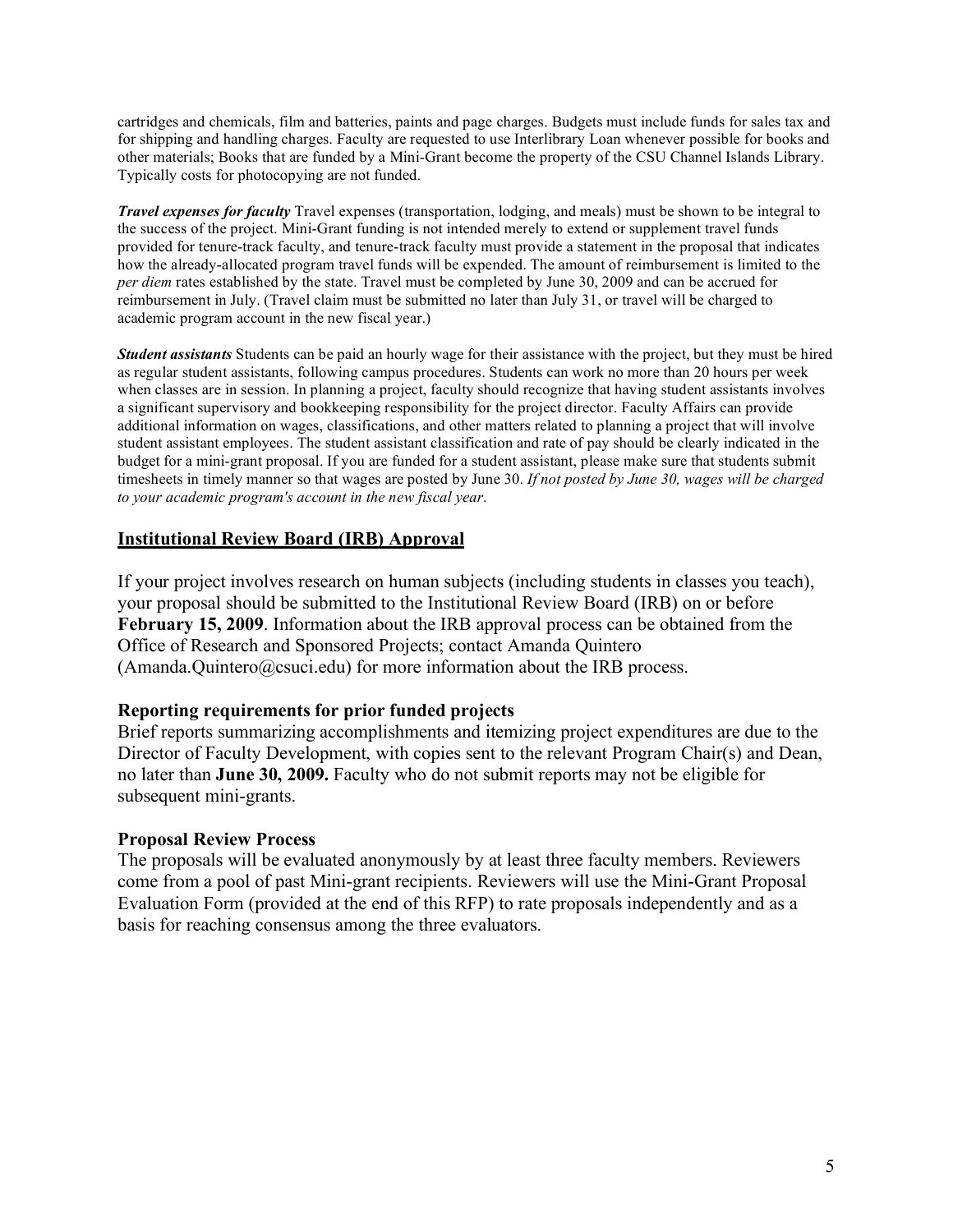# **2009-2010 MINI-GRANT PROPOSAL CHECKLIST**

Proposal Evaluation: Proposals will be evaluated using the following criteria.

**I. Furnished with title, abstract and proposal that meets page length limits** \_\_\_Yes \_\_\_No

#### **II. Designated if appropriate as**

**(a) a minigrant to lay groundwork for a proposal for external funding or**

**(b) a minigrant proposal that seeks additional support of CIS funds for proposals that emphasize an interdisciplinary component. In this case, be sure to identify an Interdisciplinary Faculty Consultant.**

# **2009-2010 MINI-GRANT PROPOSAL EVALUATION FORM**

**Criteria with \*apply only in separate review of minigrants that designate requested support from CIS funds.**

#### **III. Goals and Anticipated Outcomes**

*a. The goals of the proposal are well defined*

| Persuasively articulated (4) $\int$ Articulated (3) $\int$ Vaguely described (2) |  |  | $\mid$ Not evident $(1)$ |  |
|----------------------------------------------------------------------------------|--|--|--------------------------|--|
| <b>b.</b> The anticipated outcomes are consistent with the goals.                |  |  |                          |  |

**Persuasively articulated (4) Articulated (3) Vaguely described (2) Not evident (1)** c. The proposal delineates how the project will help the faculty member(s) succeed in the RTP process, or it *articulates an instructional improvement project with research to evaluate the effect.*

**Persuasively articulated (4) Articulated (3) Vaguely described (2) Not evident (1)** *\*d. The proposal identifies faculty consultant, areas of expertise and how this collaboration will reasonably extend project goals and anticipated outcomes.*

*Persuasively articulated (4) Articulated (3) Vaguely described (2) Not evident (1)*

#### **IV. Plans and Procedures**

*a. The plans and procedures are appropriate for the anticipated outcomes*

| <b>Persuasively articulated (4)</b>                                                                           | Articulated (3)         | Vaguely described (2)        | Not evident (1)         |  |
|---------------------------------------------------------------------------------------------------------------|-------------------------|------------------------------|-------------------------|--|
| <b>b.</b> The plans and procedures describe the activities of the investigator(s) and any student assistants. |                         |                              |                         |  |
| Persuasively articulated (4)   Articulated (3)   Vaguely described (2)                                        |                         |                              | $\vert$ Not evident (1) |  |
| *c. The plans and procedures describe work and collaboration with faculty consultant.                         |                         |                              |                         |  |
| <b>Persuasively articulated (4)</b>                                                                           | $\vert$ Articulated (3) | <i>Vaguely described (2)</i> | $Not$ evident $(1)$     |  |

**V. Professional Development Benefits of the Project**

Note for reviewers: rate al if the first author of the proposal is tenure track faculty or rate a2 if the first author *of the proposal is lecturer faculty but DO NOT ENTER RATINGS in BOTH CATEGORIES*

*a1. The proposal makes explicit the benefits to the professional development plan of the investigator(s)*

**Persuasively articulated (4) Articulated (3) Vaguely described (2) Not evident (1)**

*a2. The proposal helps faculty otherwise examine and promote instructional effectiveness, innovation, scholarly pursuits, and/or creative activities that will inform their teaching.*

| Persuasively articulated $(4)$   Articulated $(3)$                                          |  | Vaguely described (2) | Not evident (1) |
|---------------------------------------------------------------------------------------------|--|-----------------------|-----------------|
| <b>b.</b> The project describes the benefits to the campus or local community.              |  |                       |                 |
| Persuasively articulated $(4)$   Articulated $(3)$                                          |  | Vaguely described (2) | Not evident (1) |
| *c. The proposal describes the benefits of interdisciplinary collaboration for the project. |  |                       |                 |

*Persuasively articulated (4) Articulated (3) Vaguely described (2) Not evident (1)*

#### **VI. Plans for Dissemination of the Project Results**

*a. The proposal clearly identifies how the outcomes of the work will be disseminated and to whom.*

**Persuasively articulated (4) Articulated (3) Vaguely described (2) Not evident (1)**

| <b>b.</b> The level of dissemination is appropriate for the goals and anticipated outcomes. |                 |                              |                 |  |
|---------------------------------------------------------------------------------------------|-----------------|------------------------------|-----------------|--|
| Persuasively articulated (4)   Articulated (3)   Vaguely described (2)                      |                 |                              | Not evident (1) |  |
| *c. The plan for dissemination indicates benefits of interdisciplinary collaboration.       |                 |                              |                 |  |
| <b>Persuasively articulated (4)</b>                                                         | Articulated (3) | <i>Vaguely described (2)</i> | Not evident (1) |  |